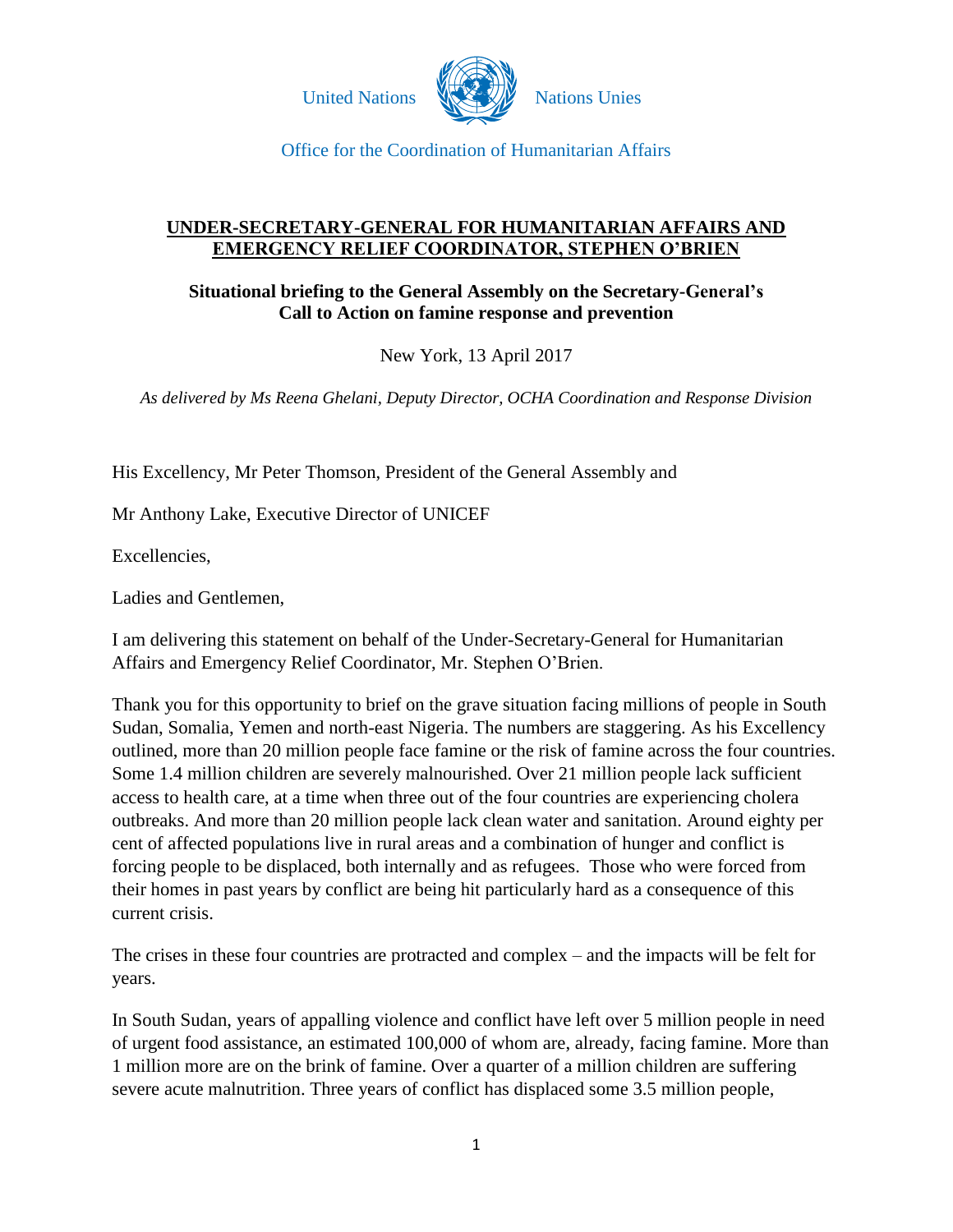

disrupted agricultural production of farmers, and crippled the economy. Half of the country's water points have been damaged or destroyed, and at least 5,000 people have contracted cholera in an outbreak that began in June of last year.

In Somalia close to 3 million people cannot meet their daily food needs. Some over 500,000 people have fled their homes this year alone in search of food, water, and safety. Acute Watery Diarrhea and Cholera has spread to 11 of 18 regions of the country, with over 18,000 cases reported just this year. Women are particularly impacted, sometimes forced to walk many kilometres to fetch water. In Somalia women will walk 25 to 50 kilometres on average to fetch water, exposing them to violence and sexual abuse.

Yemen is facing the largest food security crisis in the world with almost 7 million people requiring immediate life-saving assistance and at least 462,000 children suffering severe acute malnutrition. Conflict has damaged and obstructed water networks and only 45 per cent of the country's health facilities are functioning.

And in north-east Nigeria, violence has left millions displaced and some 4.7 million people in severe food insecurity – at least 450,000 of them are children suffering from severe acute malnutrition.

This is the impact of hunger and famine: communities broken, families torn apart, and preventable deaths of men women and children from disease. Famine is about much more than food insecurity. It is about compounding vulnerabilities that leave millions of people without basic human dignity, without hope for the future. It leaves children stunted and out of school. Development gains are stalled or reversed. People abandon their homes, and are robbed of their livelihoods, exacerbating instability across entire regions.

Seven weeks ago, the Secretary-General called on the international community to take urgent action to prevent this looming catastrophe. He urged all actors to work together to save lives, reduce underlying vulnerabilities, and build long-term resilience to future shocks.

Humanitarian partners acted early. Humanitarian response plans and action for the year, in each of the four countries, had already incorporated the massive food and other key responses that would be required for the situation we face today. Large-scale operations are underway, in extremely challenging and dangerous environments.

Since February, UN agencies and their partners have reached over 1.2 million people in South Sudan, more than 330,000 people of them in the famine-affected or at-risk counties of Unity State. In Yemen, humanitarian partners have reached 5.8 million people with food and other assistance so far this year.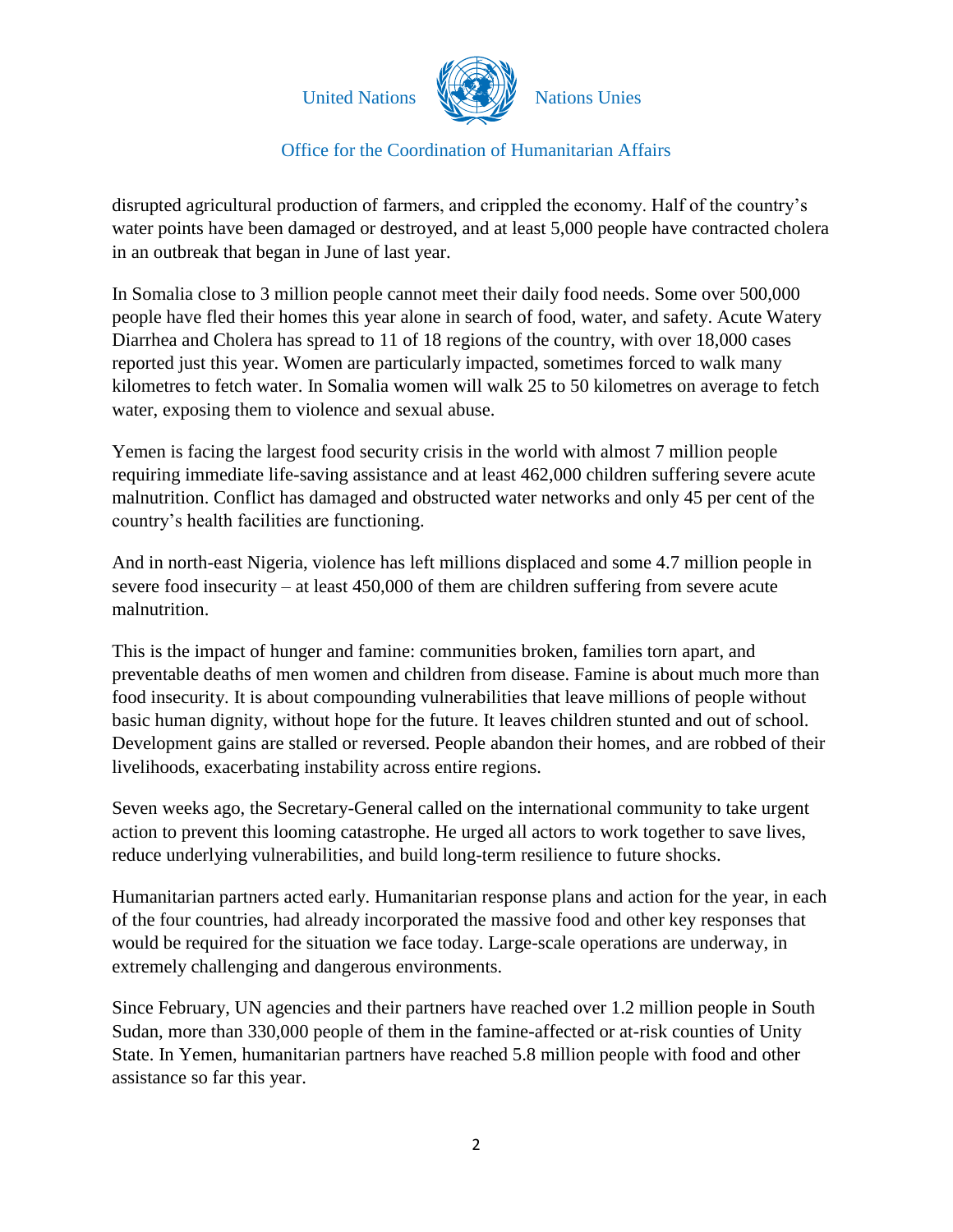

In Somalia, partners and the UN doubled our response from February to March, to reach 1.8 million suffering people with food aid and nearly 500,000 with livelihood support. Around 1.8 million people are targeted for assistance this month in Nigeria alone, where so far this year a quarter of a million people have been reached with emergency water and sanitation assistance, 3.8 million children vaccinated against measles, and over 900,000 people provided basic health services.

The humanitarian assistance being delivered on the ground is saving lives and livelihoods. But it is not enough.

While all four countries have unique contexts, they share a common component. That is of protracted conflict. Likewise, all four countries are marked by severe access constraints due to insecurity and some have costly bureaucratic impediments that impede the reach of life saving aid, and exacerbate the suffering of civilians.

In Somalia almost one third of the people who need help the most are living in areas under control of Al Shabaab where access is extremely limited. There are indications now that Al Shabaab is using this crisis as part of a "hearts and minds" campaign, to use the situation to feed people. South Sudan remains one of the most dangerous places in the world to be an aid worker – more than 12 humanitarian personnel have been killed this year alone. Here, conflict severely challenges humanitarian presence, forcing lengthy relocations of aid workers, including from famine-affected counties, and affecting directly millions of vulnerable South Sudanese people in need of humanitarian assistance.

In north-eastern Nigeria, where Boko Haram continues to launch attacks on military and civilian targets, an estimated 700,000 people remain beyond reach for humanitarian actors, living in what are feared to be desperate conditions. And in Yemen, where conflict and insecurity and strain on the economy are driving the crisis, restrictions on the movement of goods into non-Governmentcontrolled ports are at times delayed.

Humanitarian operations in these four countries require more than US\$5.6 billion this year as his Excellency has announced and we need this funding now. In order to be ahead of the game we need this funding now – especially for the priority sectors to respond and prevent famine in the four critical sectors of Food Security, Nutrition, Water and Sanitation, and Health. Following the Secretary-General's call to action on Famine response and prevention, donors have generously committed approximately 21 per cent of the \$4.4 billion required. I thank donors for these critically needed funds to save lives, but highlight that they remain less than a quarter of the amount needed to avert a catastrophe.

We thank the President of the General Assembly to have provided this dialogue today.